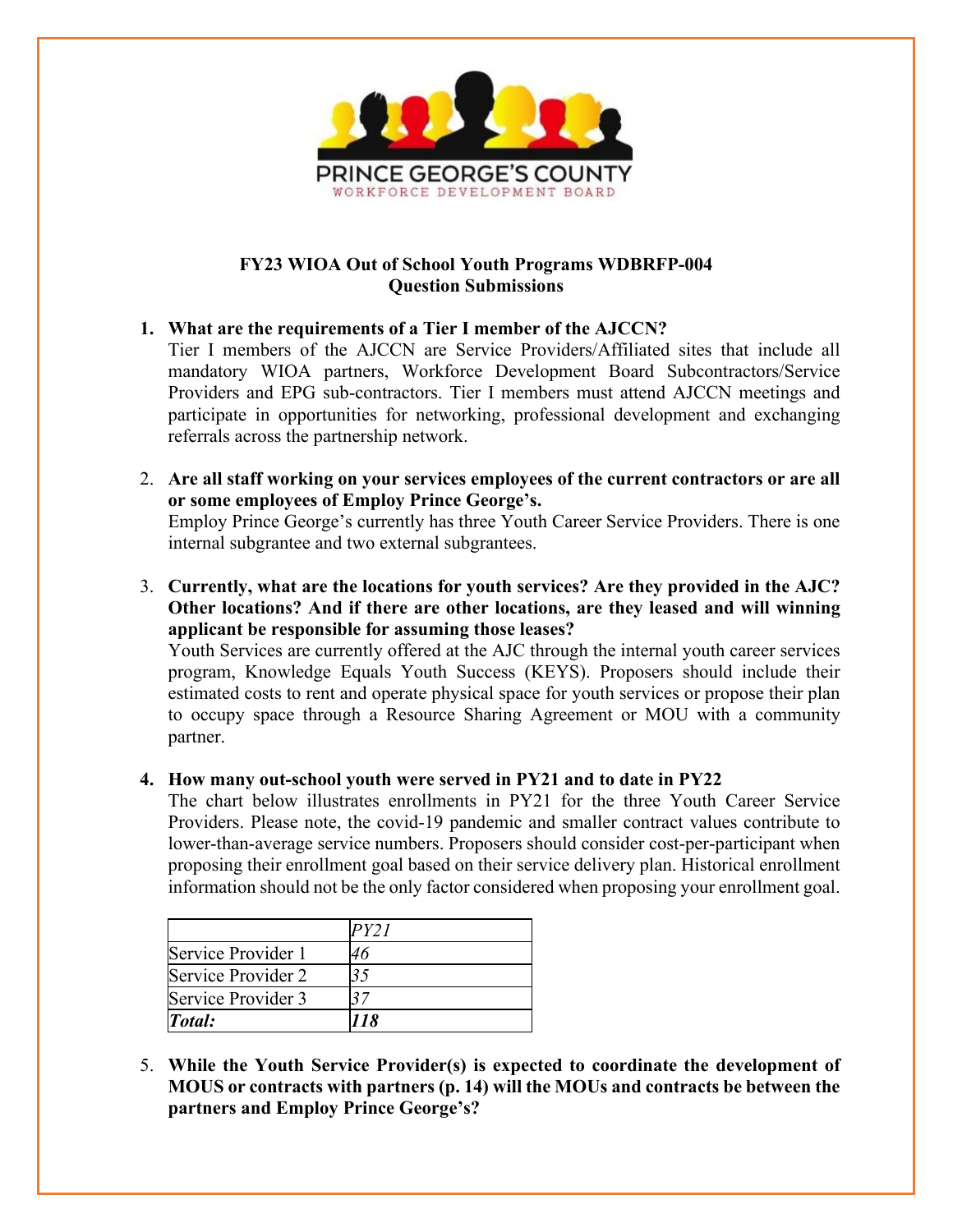

Proposing Youth Service Provider(s) are expected to coordinate MOUs and contracts with community partners and agencies that memorialize the partnership and create a clear understanding of expectations related to how the partners will interact to accomplish specific service delivery goals. These agreements are specific to the proposing Youth Service Provider(s) and are separate and distinct from any MOUs or contracts executed by Employ Prince George's.

# 6. **What is the organization's records retention policy?**

Electronic Record are maintained in the Maryland Workforce Exchange. In accordance with the Code of Federal Regulations, Maryland required participating programs to retain records for at three years (Maryland Policy Issuance 14-21).

- 7. **Do participants need to reside in Prince George's County?**  Participants must reside in and provide proof of Prince George's County residency.
- 8. **Is the contractor expected to be the employer of record for any wages or stipends issued, or can funds for this line item be used to reimburse employers?** Service Provider(s) may serve as the employer of record, or they may engage with a thirdparty processer to issue wages or stipends for Work Experience. Service Provider(s) may also choose to reimburse employers directly through the On-the-Job Training service activity.
- 9. **Does EPG Plan to continue to Operate KEYS? If so, is the contractor expected to provide complimentary services to participants enrolled in KEYS, or rather serve a separate caseload from entry to exit?**

Service Provider(s) should propose to operate an innovative service delivery model that includes all services from entry to exit. Employ Prince George's will continue to operate KEYS, which is a separate and distinct service delivery model.

10. **How many WIOA Youth Participants have been enrolled in PY19, 20 and 21? If possible, can you break this down by provider?**

|                    | <b>PY19</b> | PY20 | PY21 |  |
|--------------------|-------------|------|------|--|
| Service Provider 1 | 49          |      |      |  |
| Service Provider 2 |             |      |      |  |
| Service Provider 3 |             |      |      |  |
| Total:             | 9G          | 18   |      |  |

*Enrollments by Provider*

11. **Are there existing computers in good working condition that can be used by the next contractor?**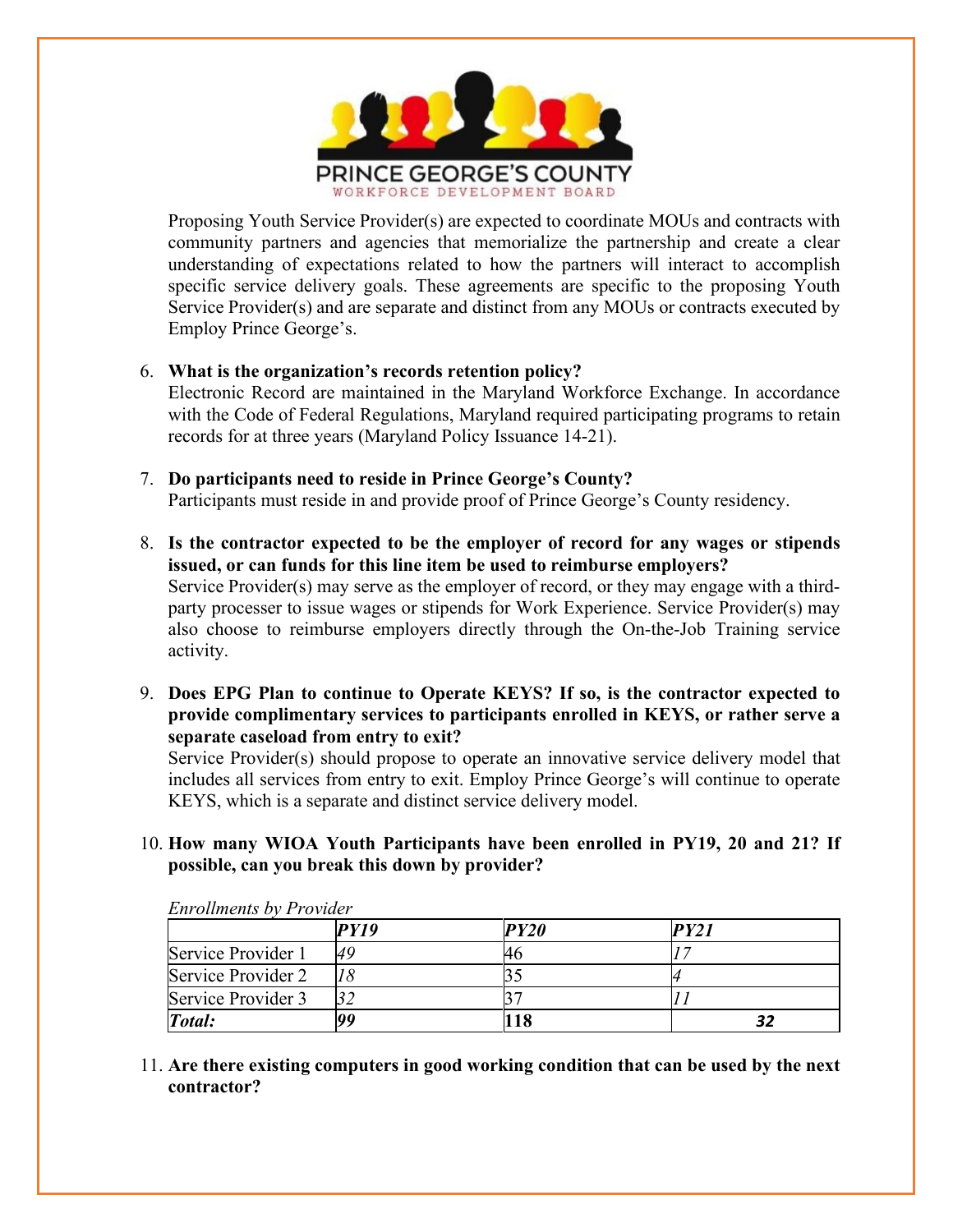

The proposing Service Provider(s) should budget for technology, including computers, that is required to operate the planned service delivery model. An explanation of these costs should be reflected in the budget narrative.

- 12. **Page 17 of the RFP references a "budget summary of costs worksheet." Please provide, if possible, in an editable format such as Excel or Word.** The budget summary of costs worksheet will be posted in an editable format after the bidder's conference.
- 13. **Please provide the "Attachment Submittal Form" as stated on page 18 of the RFP.** This document is labeled as the "**Required Attachments List**" and is located on the website for your reference only. It is not a form that needs to be submitted.
- 14. **What is the anticipated award date?**  The anticipated award date is on or before May 20, 2022
- 15. **Please advise how a bidder should complete the "state" field on the Organization Information tab of the portal if their headquarters is not located in DC, MD, or VA (the choices in the dropdown list).**

This is an error. The portal will be updated accordingly.

- 16. **Please advise if the portal fields contain character or word limits.** There are no character or word limits in the portal, however, we do encourage clear and concise responses.
- 17. **Please provide copies of the forms listed on the Attachments tab of the portal including**
	- **a. Certified MBE Utilization and Fair Solicitation Affidavit (if applicable)**
	- **b. Certificate Regarding Lobbying**
	- **c. Debarment and Suspension Certification**

The attachments have been uploaded to the website.

18. **Would the board be open to having all attachments provided/uploaded in one PDF document, providing bidders were to include a Table of Contents with page numbers to assist with easily finding all proposal parts? If yes, will the portal allow bidders to upload only one file?** 

Required documents must be uploaded individually as requested and outlined within the online application.

- 19. **Please provide details on the performance measures for 2018-2019 (pre-COVID) by:**
	- a. Number of youth served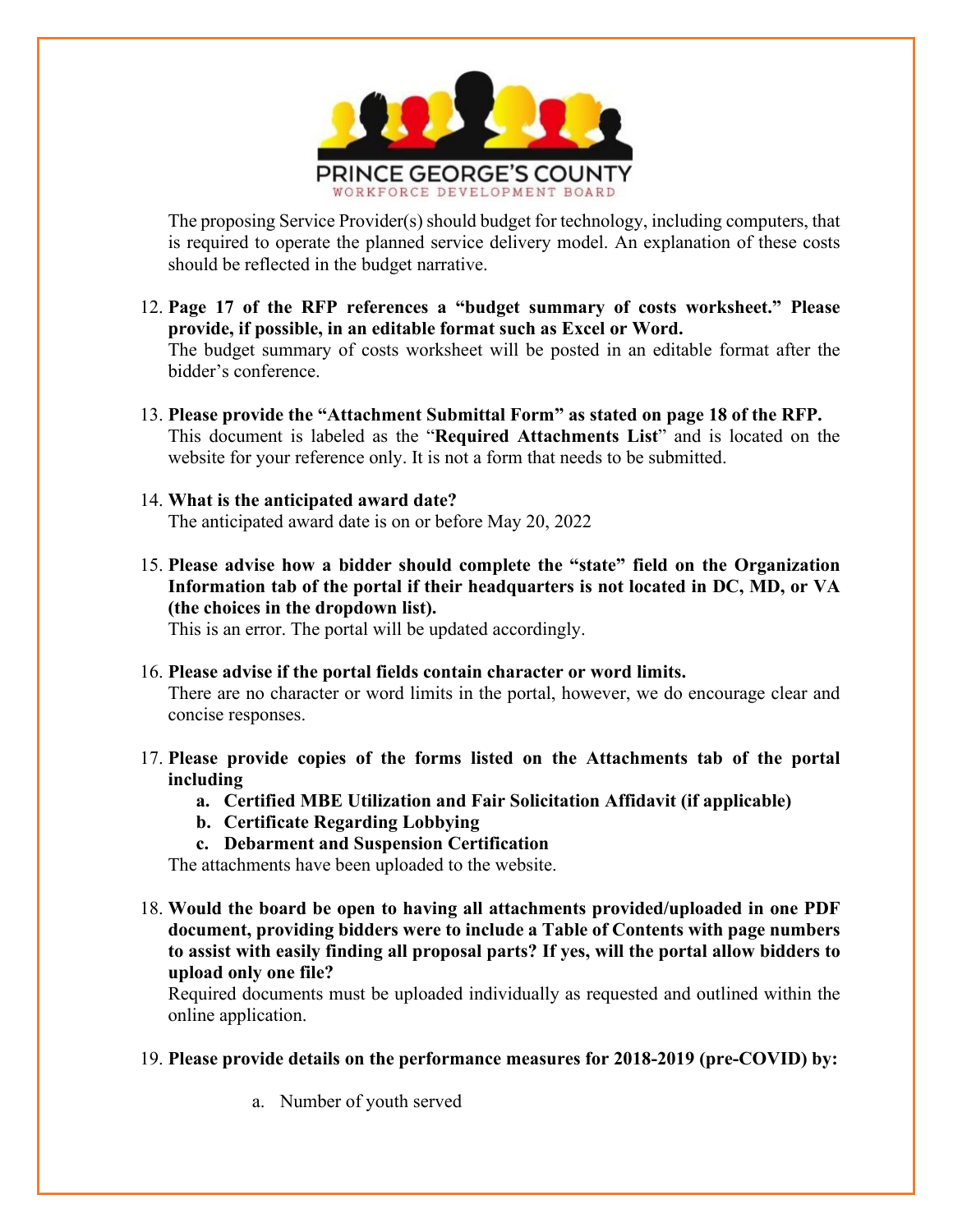

*Number of Youth Served by Provider (calendar years)*

|                    | 2018 |  |
|--------------------|------|--|
| Service Provider 1 |      |  |
| Service Provider 2 |      |  |
| Service Provider 3 |      |  |
| Total:             | 135  |  |

b. Number of OJTs

*Number of OJTs by Provider*

|                    | 2018 | 2019 |
|--------------------|------|------|
| Service Provider 1 |      |      |
| Service Provider 2 |      |      |
| Service Provider 3 |      |      |
| Total:             |      |      |

c. Number of pre-apprenticeships

*Number of Pre-Apprenticeships by Provider*

|                    | 2018 | 2019 |
|--------------------|------|------|
| Service Provider 1 |      |      |
| Service Provider 2 |      |      |
| Service Provider 3 |      |      |
| Total:             |      |      |

# 20. **What is the current staffing structure? If possible, please provide a salary range for each position.**

We encourage Proposing Service Provider(s) to pay a market competitive wage to all staff working on the contract. Admin positions should be paid a minimum of \$52,000, front line job seeker facing staff \$56,000, Supervisors, \$62,000 and managers at least \$75,000. The proposing Service Providers should propose a staffing structure that will support the service delivery model proposed.

21. **Is equipment available for future use? If yes, how many computers, printers, copiers, etc. are available? Is there a cost associated with using these items? Is there an expectation that additional equipment will be needed or for existing equipment to be replaced?**